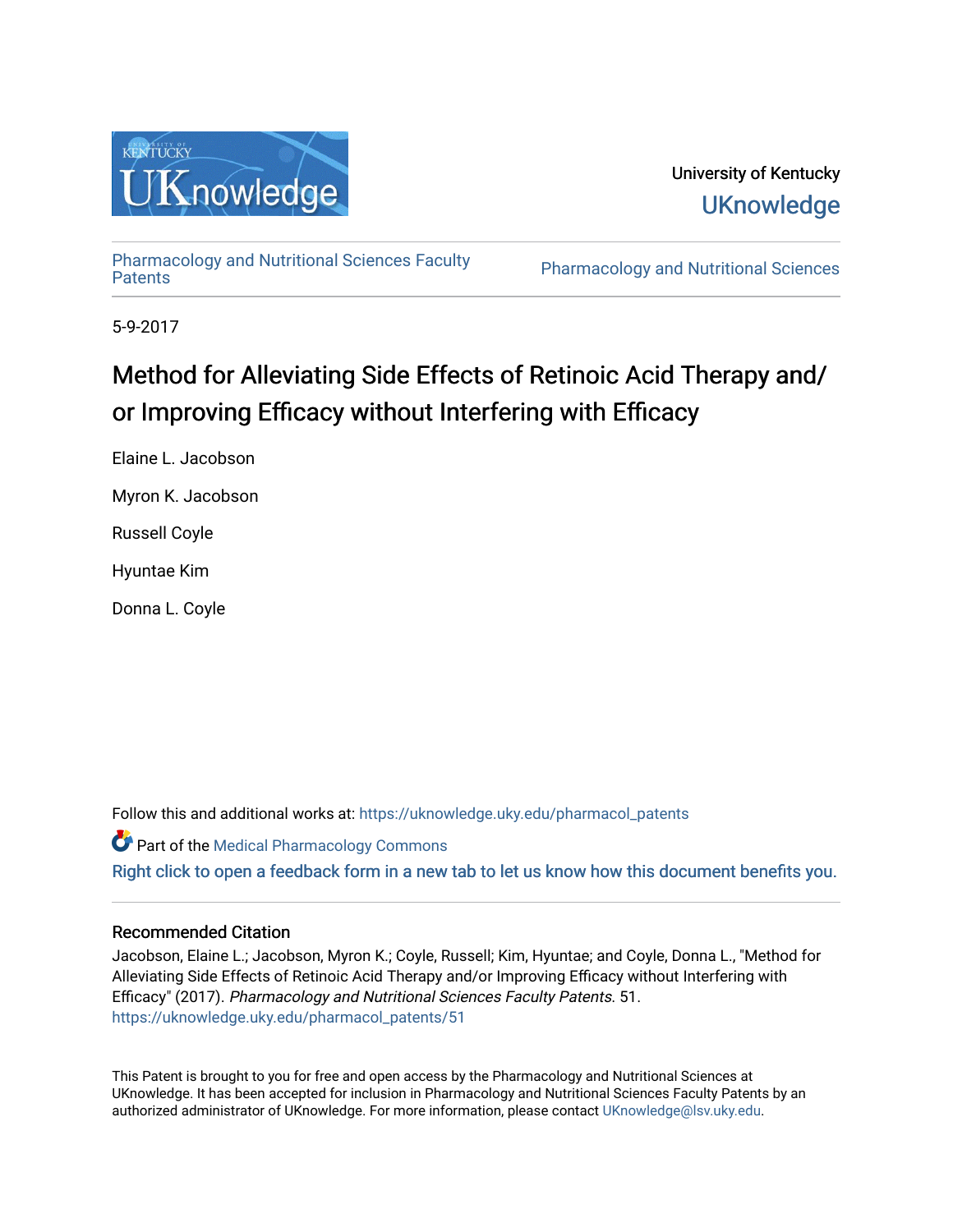

US009642845B2

### c12) **United States Patent**

#### **Jacobson et al.**

#### (54) **METHOD FOR ALLEVIATING SIDE EFFECTS OF RETINOIC ACID THERAPY AND/OR IMPROVING EFFICACY WITHOUT INTERFERING WITH EFFICACY**

- (75) Inventors: **Elaine L. Jacobson,** Tucson, AZ (US); **Myron K. Jacobson,** Tucson, AZ (US); **Russell Coyle,** Tucson, AZ (US); **Hyuntae Kim,** Tucson, AZ (US); **Donna L. Coyle,** Tucson, AZ (US)
- (73) Assignee: **University of Kentucky Research Foundation,** Lexington, KY (US)
- $(*)$  Notice: Subject to any disclaimer, the term of this patent is extended or adjusted under 35 U.S.C. 154(b) by 1400 days.
- (21) Appl. No.: **12/449,793**
- (22) PCT Filed: **Feb. 27, 2008**
- (86) PCT No.: **PCT /US2008/002605**   $§ 371 (c)(1),$ <br>(2), (4) Date: Mar. 23, 2010
- (87) PCT Pub. No.: **WO2008/106177**  PCT Pub. Date: **Sep. 4, 2008**

#### (65) **Prior Publication Data**

US 2010/0173957 Al Jul. 8, 2010

#### **Related U.S. Application Data**

- (60) Provisional application No. 60/903,937, filed on Feb. 28, 2007.
- (51) **Int. Cl.**

| A01N 43/40  | (2006.01) |
|-------------|-----------|
| A61K 31/435 | (2006.01) |
| A61K 31/455 | (2006.01) |
| A61K 8/67   | (2006.01) |
| A61K 31/203 | (2006.01) |
| A610 19/00  | (2006.01) |

(52) **U.S. Cl.**  CPC ............ *A61K 31/455* (2013.01); *A61K 8/671* (2013.01); *A61K 81675* (2013.01); *A61K 31/203* (2013.01); *A61Q 19100* (2013.01); *A61K 2800175* (2013.01); *A61K 2800/88*  (2013.01); *A61K 2800/884* (2013.01)

## (IO) **Patent No.:** US 9,642,845 B2

#### (45) **Date of Patent:** May 9, 2017

(58) **Field of Classification Search**  None See application file for complete search history.

### (56) **References Cited**

#### U.S. PATENT DOCUMENTS

|  | 6,677,361 B2 * $1/2004$ Jacobson et al.  514/356  |
|--|---------------------------------------------------|
|  | 2001/0033848 A1* 10/2001 Jacobson et al.  424/401 |
|  |                                                   |
|  |                                                   |

#### OTHER PUBLICATIONS

Catz et al. "Simultaneous determination of myristyl nicotinate, nicotinic acid, and nicotinamide in rabbit plasma by liquid chromatography-tandem mass spectrometry using methyl ethyl ketone as a deproteinization solvent", J. Chromatography B, 2005, vol. 829, pp. 123-135.\*

Chemical Abstracts Service Registry No. 98-92-0, "Niacinamide" (Accessed May 28, 2012).\*

Chemical Abstracts Service Registry No. 302-79-4, "Tretinoin" (Accessed May 28, 2012).\*

National Institutes of Health, National Library of Medicine Medical Subject Headings (MeSH) index term "Nicotinic Acids" (Accessed Jun. 1, 2012).\*

Chemical Abstracts Service Registry No. 273203-62-6, "myristyl nicotinate" (Accessed Sep. 23, 2014). \*

Draelos, et al., "Facilitating Facial retinization Through Barrier Improvement," Cutis., 78:275-281 (2006).

Tashtoush, et al., "Analysis and stability study of myristyl nicotinate in dermatological preparations by high-performance liquid chromatography," Journal of Pharmaceutical and Biomedical Analysis, 43:893-899 (2007).

\* cited by examiner

Schwab

Primary Examiner - Jeffrey S Lundgren

*Assistant Examiner* - Stephanie Springer (74) *Attorney, Agent, or Firm* - Abelman, Frayne &

#### (57) **ABSTRACT**

The invention relates to the use of nicotinic acid alkyl esters, especially myristyl nicotinate, to inhibit side effects associated with retinoic acid therapy. Also a part of the invention is a method for improving skin cell differentiation by administering the nicotinic acid alkyl ester in an amount sufficient to increase expression of caspase 14 and filaggrin. Deficiencies in expression of these molecules can be treated in this way as well.

#### 7 **Claims, No Drawings**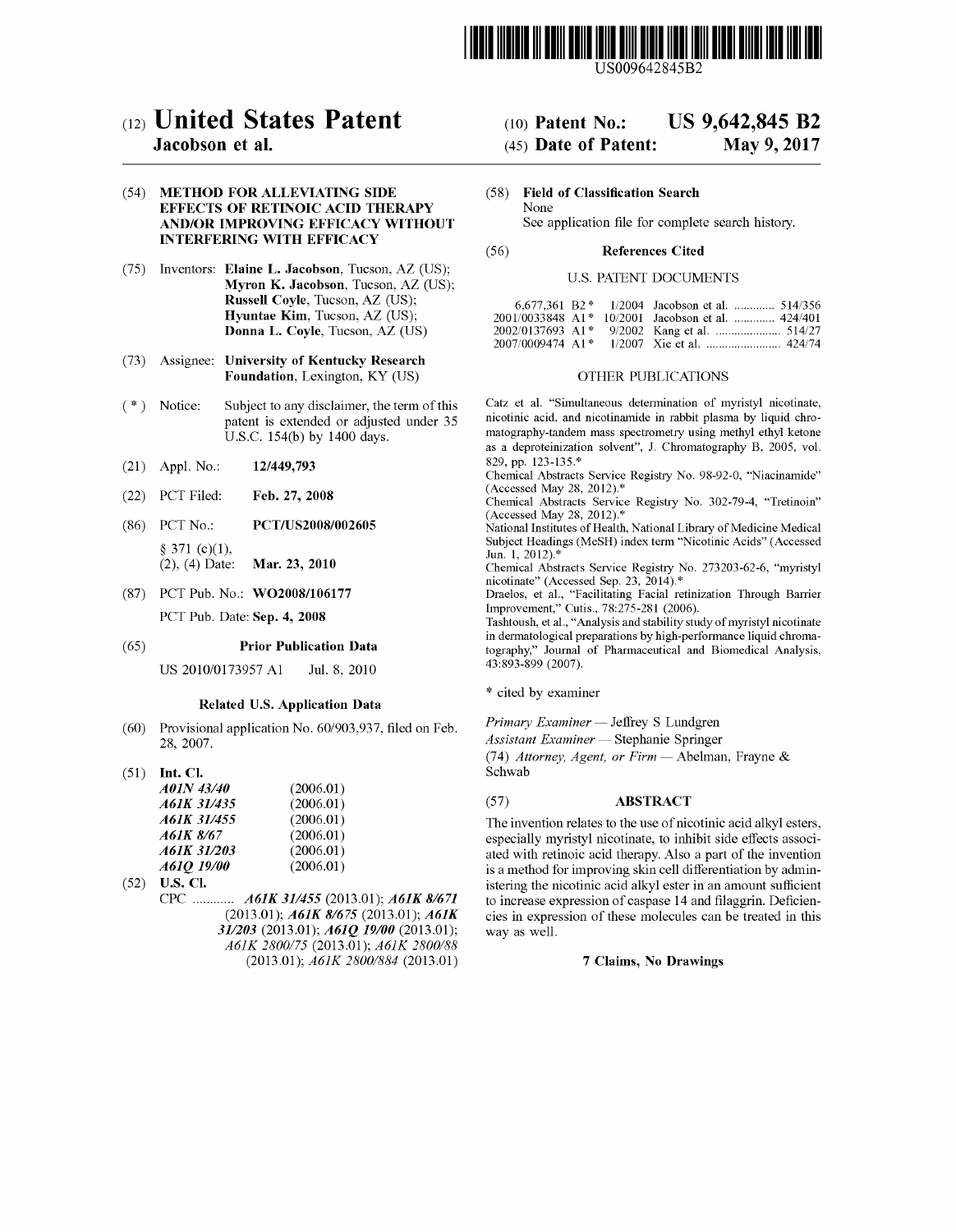#### **METHOD FOR ALLEVIATING SIDE EFFECTS OF RETINOIC ACID THERAPY AND/OR IMPROVING EFFICACY WITHOUT INTERFERING WITH EFFICACY**

#### RELATED APPLICATION

This application is a 371 application from PCT/US2008/ 002605 filed Feb. 27, 2008, which claims priority of Provisional application Ser. No. 60/903,937 filed Feb. 28, 2007, and incorporated by reference in their entirety.

#### FIELD OF THE INVENTION

The invention relates to the use of niacin derivatives to 15 alleviate side effects resulting from retinoic acid therapy and/or improving efficacy without interfering with efficacy of retinoic acid therapy. More particularly, niacin derivatives, such as straight chain nicotinic acid alkyl esters, myristyl nicotinate in particular, alleviate side effects from retinoic acid therapy such as, but not exclusively, tightness/ dryness, stinging, burning, and tingling, as discussed infra. Also a feature of the invention is the improvement of skin cell differentiation by increasing expression of caspase-14 and filaggrin.

#### BACKGROUND OF THE INVENTION

Retinoids, the natural metabolites and synthetic analogues of vitamin A (retinal), are important regulators of skin 30 function. Fisher, et al., *FasebJ* 1996; 10: 1002-13. All-transretinoic acid (vitamin A acid), the major naturally occurring biologically active retinoid, has been a focus of research for possible use in topical treatments for photodamaged skin, for many years. In 1986, it was reported that retinoic acid 35 could produce smoother, less wrinkled, and less pigmented skin after a few months of treatment. Kligman et al., *J Am Acad Dermatol* 1986; 15: 836-59.

Long-term exposure of skin to sunlight leads to a series of progressive changes that range from loss of skin texture and 40 tone to thinning of the epidermis and stratum comeum (Gilchrest, *Br J Dermatol* 1996; 135: 867-75), flattening of the dermal-epidermal junction (Benedetto, *Clin Dermatol*  1998; 16: 129-39), generation of areas of hyperpigmentation (Gilchrest, supra), wrinkles, and accumulation of keratino- <sup>45</sup> cytes with atypical morphology that are likely precursors to actinic keratoses and non melanoma skin cancers (Cho, et al., *J Am Acad Dermatol* 2005; 53: 769-74; Lober, et al., *J Am Acad Dermatol* 2000; 43: 881-2). Photodamage occurs in both the epidermal and dermal compartments, where 50 *Dermatol* 2006; 154: 651-7). retinoids have been shown to have prominent pharmacological effects. Gendimenico, et al., *Skin Pharmacol* l 993; 6 Suppl 1: 24-34; Varani, et al., *J Invest Dermatol* 2000; 114: 480-6; Cho, et al., supra. In the epidermis of photodamaged skin, long-term topical retinoid therapy results in dose 55 dependent increases in epidermal and granular layer thickness, stratum corneum compaction, decreased melanin content and improvement of epidermal atypia. Fisher et al., supra; Cho, et al., supra; Olsen, et al., *J Am Acad Dermatol*  1992; 26: 215-24; Machtinger, et al., *Br J Dermatol* 2004; 60 151: 1245-52. In keratinocytes, retinoids induce proliferation, presumably mediated by epidermal growth factor receptor activation resulting in epidermal hyperplasia. Rittie, et al., *J Invest Dermatol* 2006; 126: 732-9.

Retinoic acid induced expression of keratins K6, K16, and 65 K17, which are commonly expressed in hyperproliferative epidermal cells, indicates that retinoids increase cell prolif**2** 

eration in the basal and/or lower spinous layers of the epidermis. Eichner, et al., *Br J Dermatol* 1996; 135: 687-95. Retinoids also can lighten hyperpigmented skin, reduce tyrosinase activity in cultured melanocytic cells (Hoal, et al.,

5 *Cancer Res* 1982; 42: 5191-5; Kang, et al., *Am J Clin Dermatol* 2005; 6: 245-53), inhibit proliferation and lipid synthesis, and alter keratin expression in cultured human sebocytes. Zouboulis, et al., *J Invest Dermatol* 1991; 96: 792-7. In the dermis, effects include increased fibroblast proliferation (Varani, et al., supra), increased collagen production (Griffiths, et al., *N Engl J Med* 1993; 329: 530-5), and reduced extracellular matrix degradation (Fisher and Voorhees, supra).

The degradation of collagen in the dermis is a major factor in the formation of skin wrinkles. Prolonged use of retinoic acid significantly increases collagen matrix deposition in dermal repair zones and this effect appears to be responsible for the wrinkle reduction that accompanies retinoic acid treatment of photodamaged skin. (Cho, et al., supra; Kang, et al., supra).

While retinoic acid provides multiple benefits to photodamaged skin (Kang, et al., supra), it is frequently accompanied by significant skin irritation that limits compliance with therapy. Lowe, et al., *J Cosmet Laser Ther* 2004; 6: 25 79-85. The most commonly reported retinoic acid treatmentrelated adverse effects are irritation, dryness, peeling, erythema, and a sensation of burning on the skin. Lowe, et al., supra. These side effects often result in discontinuation of therapy.

Hence, a method to diminish or eliminate the side effects associated with retinoic acid therapy is needed.

The mechanisms that lead to retinoid side effects are still incompletely understood but retinoic acid therapy is known to impair stratum comeum barrier function as assessed by TEWL measurements. Tagami, et al., *Br J Dermatol* 1992; 127: 470-5. Barrier impairment has been attributed to retinoid-induced epidermal hyperplasia (Varani, et al., *Arch Dermatol Res* 2003; 295: 255-62) and to alteration of the terminal differentiation program (Fisher, et al., supra). Erythema, which reflects the production of epidermal cytokines such as IL-1, may result from retinoid-stimulated keratinocyte proliferation directly or as a consequence of epidermal barrier impairment. Wood, et al., *J Invest Dermatol* 1996; 106: 397-403; Blanton, *etal.,ProcNatlAcadSci USA* 1989; 86: 1273-7. Retinoid-induced stratum corneum compaction (Olsen, et al., supra; Machtinger, et al., supra) is likely related to barrier impairment as stratum comeum thickness is a major determinant of barrier function (Ya-Xian, et al., *Arch Dermatol Res* 1999; 291: 555-9; de Jongh, et al., *Br J* 

Niacin derivatives have been developed for optimal topical delivery of nicotinic acid to skin (Jacobson, et al., Developing Topical Prodrugs for Skin Cancer Prevention. In: *Fundamentals of Cancer Prevention* (Alberts D S, Hess, Lisa M., ed). Berlin Heidelberg: Springer-Verlag, 2005: 139-60) and have been shown to enhance epidermal differentiation in photodamaged skin, resulting in increased stratum comeum and epidermal thickness and enhanced skin barrier function as assessed by decreased rates of TEWL. Jacobson, et al., Experimental Dermatology, in press. Niacin derivatives are also described in U.S. Pat. Nos. 6,337,065, 6,677,361, 6,750,234 and 6,924,299, each of which is incorporated by reference in its entirety.

One such niacin derivative is myristyl nicotinate, which was developed for optimal topical delivery of nicotinic acid to skin. Myristyl nicotinate has been shown to enhance epidermal differentiation in photodamaged skin, resulting in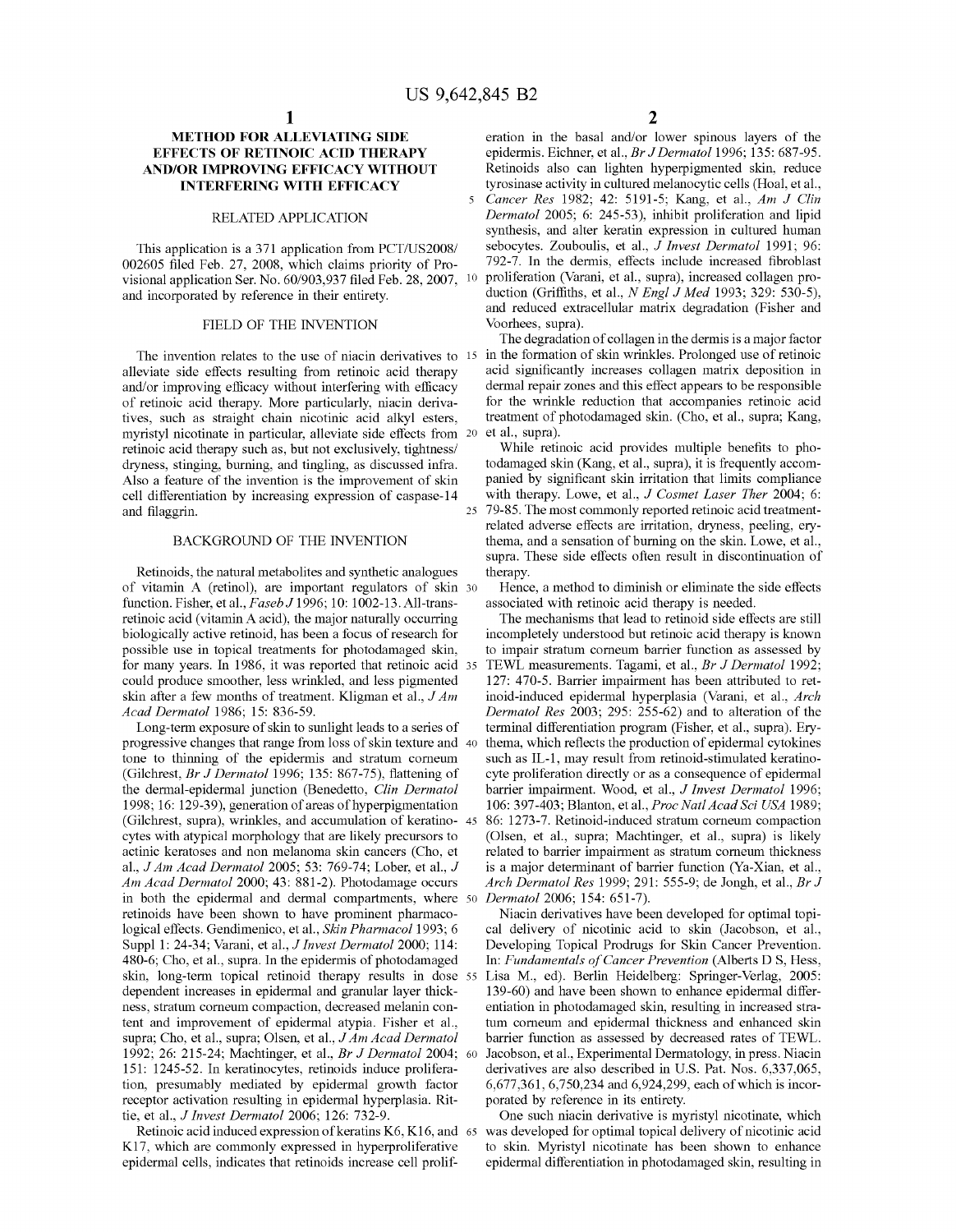increased stratum comeum and epidermal thickness and enhanced skin barrier function as assessed by decreased rates of TEWL. Jacobson, et al., *Experimental Dermatology*, in press.

Hence, it is an object of the present invention to treat the 5 side effects caused by retinoic acid therapy with niacin derivatives. A further feature of the invention is the improvement of skin cell differentiation via use of these niacin derivatives.

#### DETAILED DESCRIPTION OF PREFERRED EMBODIMENTS

#### EXAMPLE 1

A clinical study was conducted to examined the combined use of retinoic acid therapy with myristyl nicotinate (MN), a lipophilic derivative of niacin that enhances skin barrier function, in subjects with mild to moderate facial photodamage.

All subjects selected for the study were female, between the ages of 30 and 60, with a score of I to IV on the Fitzpatrick Skin Classification, mild to moderate photodamaged skin as defined by a modified Glogau Classification of I to II, and with presence of dyschromia on the face as  $25$ determined by a woods light visual scan.

The subjects were randomly assigned to one of three groups of 20 subjects each. One month prior to the initiation of retinoic acid therapy, one of the groups (group 3) began to apply to the entire face, both night and morning, a formulation containing 5% myristyl nicotinate. Groups 1 and 2 applied, in the same manner, a placebo formulation in which myristyl myristate replaced myristyl nicotinate. Upon initiation of retinoic acid therapy (baseline), group 1 (placebo/placebo+RA) continued to use the placebo formulation as above, group 2 (placebo/MN+RA) initiated use of the 5% myristyl nicotinate formulation and group 3 (MN/MN+RA) continued to use the 5% myristyl nicotinate formulation. Retinoic acid therapy involved a 0.025% concentration of the drug applied at night, immediately following application 40 of the placebo or myristyl nicotinate containing formulations. This strength of retinoic acid was chosen for this study as the subjects had mild to moderate photodamage.

Subjects also were provided with mild liquid cleansers and sunscreen to use for facial cleansing and sun protection during the entire course of the study. Subjects applied the assigned test moisturizers [myristyl nicotinate (5%) or a placebo that contained myristyl myristrate replacing myristyl nicotinate] to their entire face twice per day after cleansing. During the usage phase of the study, subjects applied the retinoic acid formulation (0.025%) to their face after test moisturizer application once per day in the evening.

The effects of the 5% myristyl nicotinate formulation on surrogate markers of skin barrier function, clinical and 55 sensory irritation, and clinical efficacy associated with retinoic acid use were evaluated. Periorbital skin biopsy samples were evaluated for stratum corneum thickness and rates of transepidermal water loss (TEWL) were determined as surrogate measures of barrier function, tolerability was evaluated by clinical grading, and efficacy was assessed by clinical grading, patient self-assessment, and analysis of biopsy samples for epidermal thickness.

Stratum corneum compaction typically accompanies retinoic acid therapy and studies relating increased barrier 65 function to an increased stratum corneum thickness (Ya-Xian, et al., supra; de Jongh, et al., supra) raise the possi-

bility that stratum corneum compaction is one factor involved in the barrier impairment associated with retinoic acid therapy.

Accordingly, periorbital biopsy samples obtained from study subjects were evaluated for stratum corneum thickness. A board certified dermatologist collected a 2-mm punch biopsy from the right or left side of the face as determined by a randomization design of 7 randomly selected subjects from each group at baseline and after 12 10 weeks of treatment. The punch biopsies were formalin-fixed, embedded in paraffin, cut into 5  $\mu$ m cross-sections, mounted on slides, and stained with hematoxylin-eosin (H&E).

Histological images were taken of the H&E stained cross sections with an Olympus inverted stage microscope using  $15$  a  $10\times$  by 0.45 Apochromat objective and a Nikon digital CCD camera. ImageJ image analysis software (NIH) was used to examine the images and perform measurements. Suprapapillary epidermal thickness (as measured from the top of the dermal papilla to the top of the granular layer) and 20 stratum comeum thickness (as measured from the top of the granular layer to the top of the stratum corneum) were measured. For each specimen, five different sites were measured and the average was calculated.

At baseline, the mean stratum comeum thickness value of the placebo/MN+RA group was slightly higher than the placebo/placebo+ RA group, although the difference was not statistically significant. The mean stratum comeum thickness of the MN/MN+RA group, which had been treated for one month with 5% myristyl nicotinate, was higher than the other two groups, although the difference did not reach statistical significance at p<0.05. However, previous studies have shown that treatment of photodamaged skin with 5% myristyl nicotinate for 3 months results in an increase in stratum comeum thickness of more than 50%. Thus the approximately 11% higher mean value of MN/MN+RA group compared to the mean values of the other groups agrees with the known effect of myristyl nicotinate.

During the 12 weeks of retinoic acid therapy, the placebo/ placebo+RA group experienced a reduction in stratum corneum thickness of approximately  $24\%$  (p=0.006 vs. baseline), while concurrent use of myristyl nicotinate and retinoic acid did not result in a decrease in stratum comeum thickness. The difference in mean stratum comeum thickness between the placebo/placebo+RA and placebo/MN+ RA group at 12 weeks of therapy was highly statistically significant ( $p=0.005$ ). The difference between the MN/MN+ RA group and the placebo/placebo+RA group at 12 weeks also was highly statistically significant ( $p=0.003$ ). These results show that concurrent or prior and concurrent use of 50 myristyl nicotinate mitigates stratum comeum compaction associated with retinoic acid therapy.

Determination of rates of TEWL provides a non-invasive assessment of relative skin barrier function. Hence, TEWL measurements were taken from the faces of study subjects and used as a surrogate marker of barrier function to compare placebo and myristyl nicotinate treated groups. For the TEWL measurements, the instruments required a specified temperature and humidity range for optimal function, thus subjects were required to equilibrate to ambient conditions for at least 20 min prior to measurements. Temperature was maintained between 66 and 72° F. and relative humidity maintained between 15 and 55%. A computerlinked Dermalab instrument was used to measure TEWL at two points above the skin surface on the right cheeks of study subjects and the rate of water loss was calculated. Each TEWL measurement was averaged over a one-min measurement period.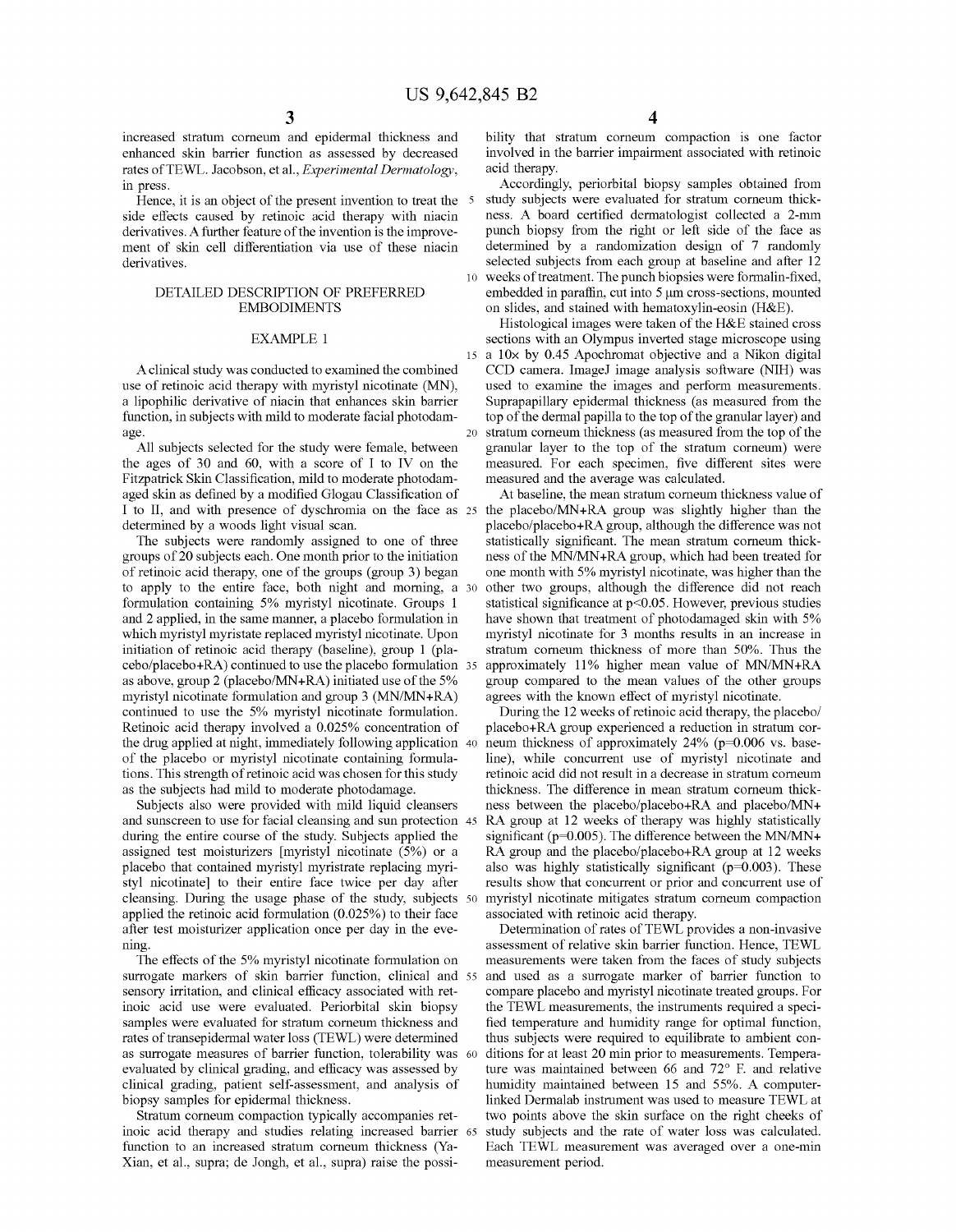The rates of TEWL increased in the placebo/placebo+RA group by during the 12 week period approximately 45%, a value that was highly statistically significant  $(p<0.0001)$ . The mean rates of TEWL also increased in the placebo/ MN+RA and MN/MN+RA groups, although the changes 5 from baseline for these groups were not statistically significant. The difference between the placebo/placebo+RA and MN/MN+RA groups at 12 weeks (p=0.056) demonstrated a strong trend towards statistical significance.

These results indicate that concurrent use of myristyl 10 nicotinate mitigates barrier impairment and that prior use plus concurrent use provides greater barrier protection than concurrent use alone.

Clinical Grading

In order to assess both the tolerability and efficacy of 15 retinoic acid therapy, subjects also were clinically graded on the right and/or left side of the face for efficacy/performance parameters and irritation/safety parameters at baseline, and weeks 2, 4, 8, and 12.

The most severe parameters of tolerability such as seal- <sup>20</sup> ing/peeling and degree of erythema were graded on 3-point clinical scale at weeks 2, 4, 8, and 12, and mean values were determined. The frequency of less severe parameters of tolerability typical of retinoic acid therapy (including tightness/dryness, stinging, burning, and tingling) was also 25 evaluated.

The degree of scaling/peeling was very low in all groups and the degree of erythema also was relatively low, indicating an overall high degree of tolerance of the 0.025% concentration of retinoic acid and/or the regular use of a 30 moisturizer twice per day prior to and during therapy. There were no statistically significant differences between placebo and myristyl nicotinate groups in either parameter, although the grading of erythema was consistently slightly higher in the myristyl nicotinate treated subjects.

Despite the low levels of scaling/peeling or erythema, a significant frequency of less severe but commonly encountered side effects of retinoic acid were observed in the study. For these tolerability parameters, a consistent pattern was observed as concurrent use of myristyl nicotinate decreased 40 the frequency of tightness/dryness, stinging, and burning, and prior and concurrent myristyl nicotinate use further reduced the frequency of each of these parameters. Although the frequency of tingling reported was quite low  $(2\%)$ , the incidence of this side effect was reduced to zero for the 45 MN/MN+RA group.

In addition to the clinical grading, study subjects completed self-assessment questionnaires that solicited information related to tolerability of the therapy. These self-assessments paralleled the clinical grading in all cases where the 50 controls maturation of the epidermis. This control results same parameter was assessed. In total, the results show that use of myristyl nicotinate improved the tolerability of retinoic acid therapy.

Expert clinical grading, patient self-assessment, and analysis of biopsy samples for epidermal thickness were also 55 used to examine the effect of myristyl nicotinate on the efficacy of retinoic acid therapy.

Clinical grading involved evaluation of dyschromia, fine lines, shallow wrinkles, tactile roughness, and temple laxity as a function of treatment time (at weeks 2, 4, 8, and 12). 60 Despite some differences in the degree of initial photodamage between the groups, similar rates of improvement for all three groups were observed for dyschromia, fine lines, and shallow wrinkles. This also was observed for tactile roughness although scores for the MN/MN+RAgroup consistently 65 showed greater improvement from weeks 4 to 12. Grading of temple laxity showed a statistically significant greater

improvement (p=0.02) at 12 weeks in the MN/MN+RA group compared to the placebo/placebo+RA and a trend for greater improvement for the placebo/MN+RA compared to placebo/placebo+RA was observed that did not reach statistical significance at p<0.05.

Study subjects also completed a self-assessment questionnaire at the completion of the study that related to their assessment of efficacy. This questionnaire requested study subjects to respond to questions with one of 5 choices (Strongly agree, agree, neither agree nor disagree, disagree, strongly disagree). In no case did subjects in the groups using myristyl nicotinate rate efficacy lower than subjects in the placebo/placebo+RA group and in four of the five questions a greater percentage of study subjects using myristyl nicotinate perceived improved efficacy compared to the placebo group. These results indicate that concurrent or prior and concurrent use of myristyl nicotinate did not interfere with retinoic acid efficacy and by some parameters resulted in improved efficacy.

Since long term retinoid therapy is associated with an increase in epidermal thickness, changes in epidermal thickness in each of the groups over the 12-week course of the retinoic acid therapy were also assessed. The mean values for the placebo/placebo+RA, placebo/MN+RA, and MN/MN+RA groups at the baseline were 37.9, 38.8, and 39.3 µm, respectively. The mean epidermal thickness of the group receiving retinoic acid and the placebo cream decreased by approximately 5% over the 12 week study. The epidermal thickness of the group concurrently receiving myristyl nicotinate increased by approximately 3% and the group receiving myristyl nicotinate prior/concurrent with retinoic acid increased by approximately 10%. The difference between the placebo/placebo+RA and MN/MN+RA groups at 12 weeks was statistically significant  $(p=0.0007)$ while the difference between placebo/placebo and placebo/ MN+RA groups showed a trend but did not reach statistical significance at p<0.05. The difference between the placebo/ MN+RAand MN/MN+RAgroups at 12 weeks also reached statistical significance (p=0.05).

The results of clinical grading, self-assessment and epidermal thickness determinations indicate that the efficacy of retinoic acid therapy was not negatively affected by myristyl nicotinate. Further, the results indicate that the use of myristyl nicotinate increased efficacy of retinoic acid therapy.

#### EXAMPLE 2

Caspase-14 has been shown to be a unique protease which from proteolytic processing of filaggrin, a protein that is recognized as being involved in late stages of skin cell differentiation. The products of the action of caspase-14 on filaggrin prevent UVB photodamage, as well as water loss. See, e.g., Nicotera, et al., *Nature Cell Biology* 9:621-622 (2007); Denecker, et al., *Nature Cell Biology* 9:666-674 (2007), both of which are incorporated by reference.

Rend!, et al., J. *Investigative Dermatol* 119: 1150-1155 (2002), incorporated by reference, have shown that retinoids down regulate caspase 14.

The interrelationships amongst caspase 14, filaggrin, and retinoids suggested that they might be impacted by myristyl nicotinate.

To investigate this, the levels of expression of both caspase 14 and filaggrin were investigated in the groups of subjects referred to supra, (i.e., subjects who received placebo alone for one month, then placebo plus retinoic acid,